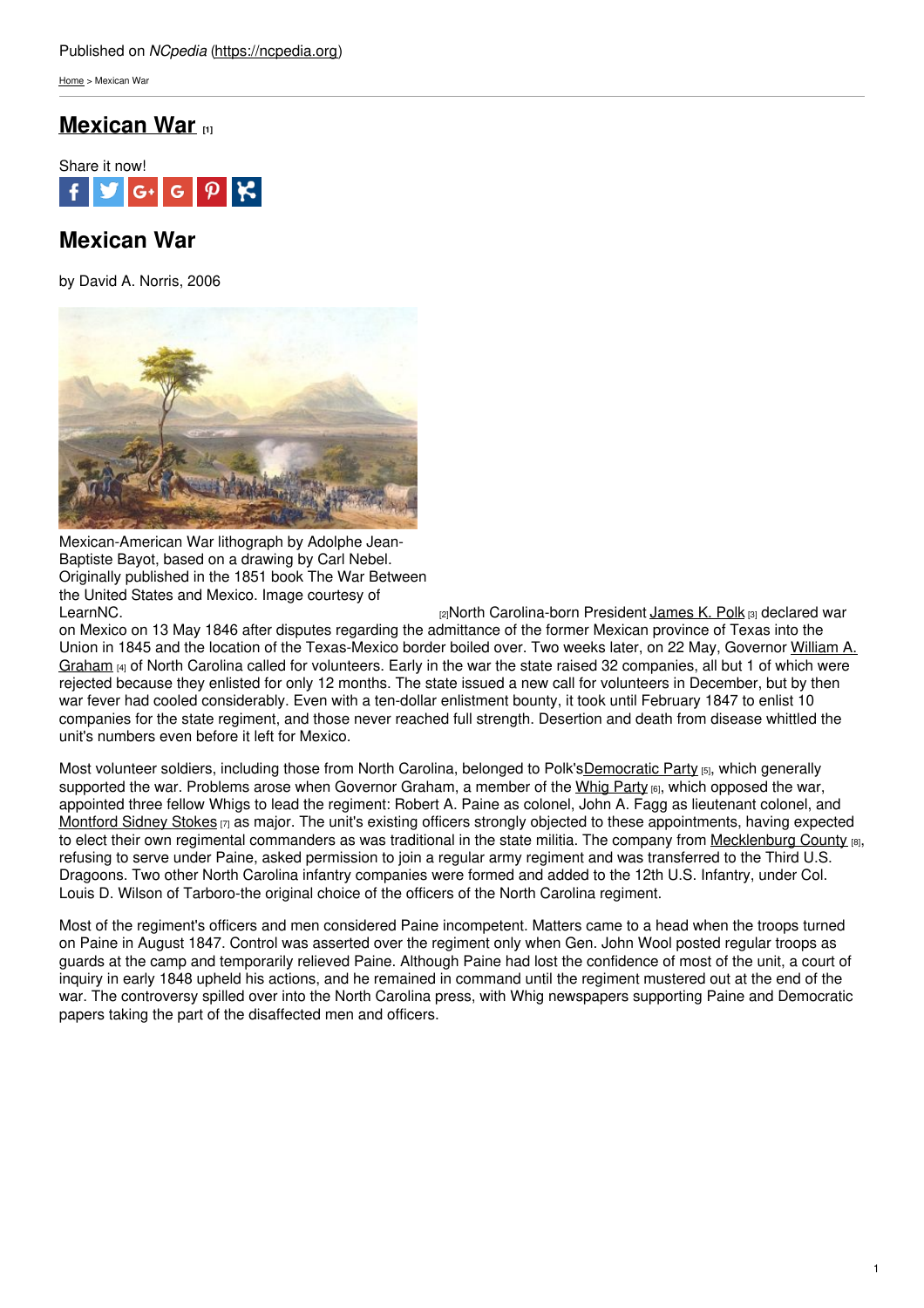

Map of operations. From American Military History, by

By the summer of 1847 the North Carolina regiment wasthe United States Army Center of Military [History,](https://ncpedia.org/sites/default/files/mexican_war_map.jpg) 1989. [9]protecting supply trains in Mexico; the unit never saw combat, although 172 troops died of disease. Another 62 men received medical discharges, but three-quarters of them died before arriving home. Interestingly, despite the mutiny against Paine, the North Carolina regiment had a very low desertion rate for a Mexican War unit. The companies of the North Carolina regiment returned home to muster out in July and August 1848. Even with the stain of the mutiny, the men were welcomed back with patriotic celebrations.

The North Carolina companies of the 12th Infantry and the Third Dragoons saw action in the final battles of the war as the U.S. Army fought its way to Mexico City. The North Carolinians of Company G particularly distinguished themselves at the Battle of the [National](http://www.lib.utexas.edu/taro/utarl/00169/arl-00169.html) Bridge<sup>[10]</sup> on 12 Aug. 1847. Outnumbered by enemy troops, the Americans were pushed back and forced to abandon their two cannons on the bridge itself. Led by Lts. H. B. Sears and Edward Cantwell, a dozen men from Company G dashed forward under fire and recovered one of the cannons left on the bridge. After this action, the tide of the battle turned and it ended in a U.S. victory. The popular commander of the 12th Infantry, Colonel Wilson, died of disease before the war ended. Wilson [County](https://ncpedia.org/geography/wilson) [11] and the town of Wilson were named after him.

A peace treaty was signed in February 1848 after the fall of Mexico City. About one-third of Mexico's territory was ceded to the United States, creating its modern borders, except for the Gadsden Purchase (1852) lands, Alaska, and Hawaii. Although limited, the military experiences of the Mexican War gave a handful of North Carolinians some firsthand combat training that would be put to use in the [Civil](https://ncpedia.org/history/cw-1900/civil-war) War [12]. Several North Carolina officers in the regular army, including future [Confederate](https://ncpedia.org/confederate-party) [13]generals [Daniel](http://www.cmhpf.org/personalities/dhhill.html) H. Hill [14], [Braxton](https://ncpedia.org/biography/bragg-braxton) Bragg [15], and [James](https://www.ncmuseumofhistory.org/exhibits/civilwar/about_section1c.html#2) G. Martin [16], distinguished themselves during the fighting in Mexico.

### **References:**

William S. Hoffmann, *North Carolina in the Mexican War, 1846-1848* (1959).

Lee A. Wallace Jr., "Raising a Volunteer Regiment for Mexico, 1846-1847,"*NCHR* 35 (January 1958).

### **Additional Resources:**

Roster of North Carolina troops, in the war with Mexico. The Internet Archives: <https://archive.org/details/rosterofnorthcar1887nort> [17]

The Mexican-American War, LearnNC. <http://www.learnnc.org/lp/editions/nchist-antebellum/5313> [18]

"The U.S.-Mexican War." PBS.org. 2006.[http://www.pbs.org/kera/usmexicanwar/index\\_flash.html](http://www.pbs.org/kera/usmexicanwar/index_flash.html) [19] (accessed March 7, 2013).

### **Image Credit:**

Mexican-American War lithograph by Adolphe Jean-Baptiste Bayot, based on a drawing by Carl Nebel. Originally published in the 1851 book The War Between the United States and Mexico. Image courtesy of LearnNC. Available from <http://www.learnnc.org/lp/multimedia/12177> [2] (accessed October 10, 2012).

The Mexican War, 1846-1847: Map of operations. From American Military History, by the United States Army Center of Military History, 1989. Available from <http://www.learnnc.org/lp/multimedia/12366> [20] (accessed October 10, 2012).

**Subjects:** Antebellum [\(1820-1861\)](https://ncpedia.org/category/subjects/antebellum-1820-1) [21]  $War$ <sub>[22]</sub> **Authors:** [Norris,](https://ncpedia.org/category/authors/norris-david) David A. [23]